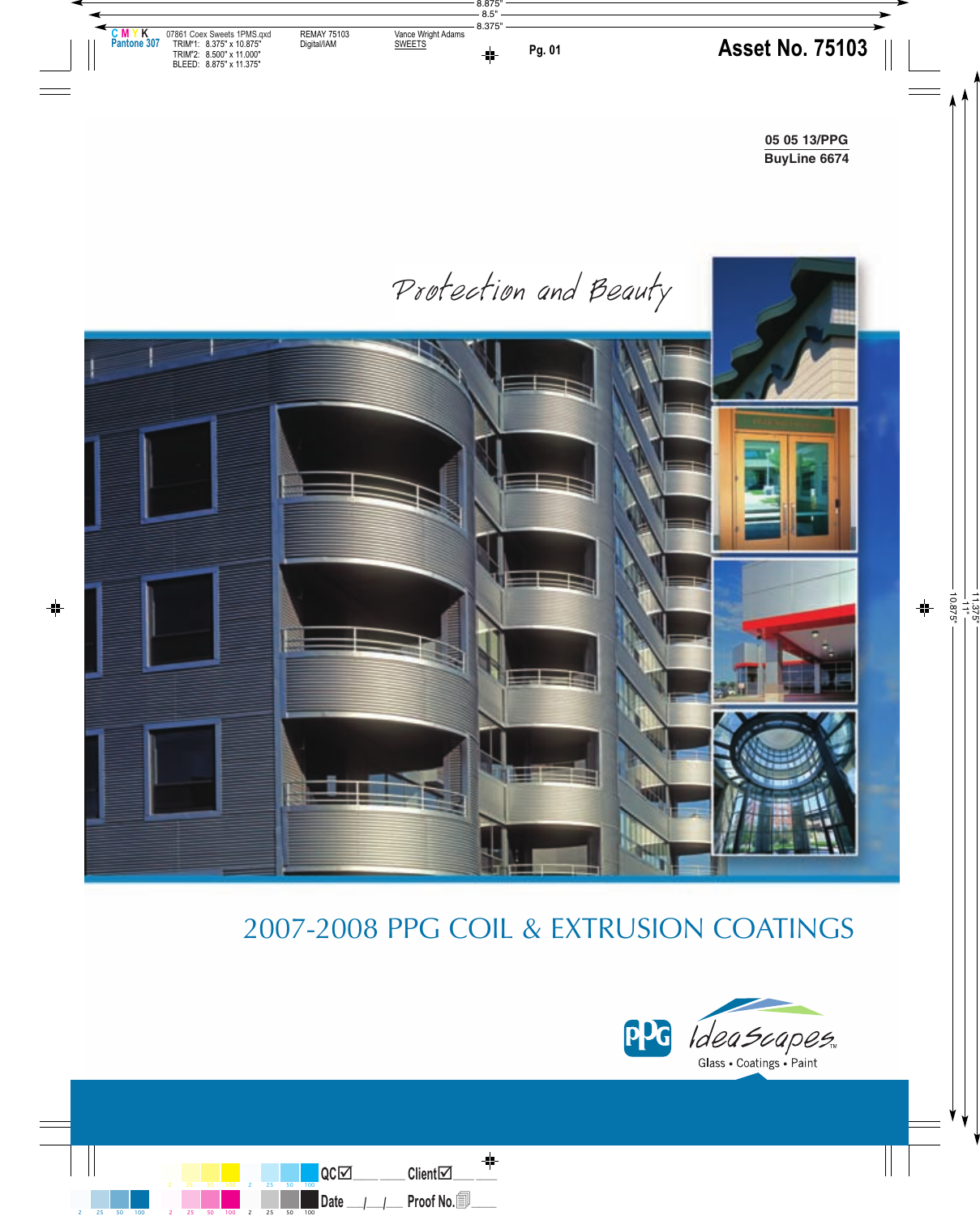# *Excellence in Coating Metal For More Than a Century*

Since its founding in 1883, PPG Industries has grown to become an \$11 billion dollar global corporation and a leading manufacturer of industrial, automotive, aerospace and packaging coatings as well as chemicals, glass and fiber glass. PPG is also a leading North American producer of architectural coatings. Today, the company has 125 manufacturing facilities and equity affiliates in more than 20 countries worldwide. PPG employs more than 32,000 people globally.

PPG's Coil and Extrusion Coatings business is a full-service organization offering coatings selection assistance, color matching, electronic color services, the industry's largest color databases, remote diagnostic capabilities and immediate access to product information via the World Wide Web (www.ppgideascapes.com).

We offer coil and extrusion coatings in a wide range of applications: **DURANAR** ® , **CORAFLON** ® and **ACRYNAR**® fluoropolymer coatings, **DURACRON** ® acrylics, **POLYCRON** ® , **DURASTAR**® , **TRUFORM** ® and **MACROFLEX<sup>™</sup> polyesters, TRUFORM** SP silicone polyester and **ENVIRON**<sup>®</sup> waterborne coatings. All are available with short lead times and greatly reduced batch-to-batch variability through PPG's computer-controlled Kaleidoscope™ workcell coatings manufacturing technology.

In addition, PPG is proud to offer a complete line of extrusion powder coatings, including products designed to meet AAMA 2603, AAMA 2604, and AAMA 2605 specifications. For more information, please contact 1-888-PPG-IDEA.

PPG coil and extrusion coatings are used everywhere:

- Rainware, gutters
- Siding, fascia, trim, soffit and downspouts
- Metal roofing
- $\blacktriangleright$  Metal building panels, column covers, building sheet, canopies ▲ ▲ ▲ ▲ ▲ ▲ ▲ ▲ ▲ ▲ ▲ ▲ ▲ ▲ ▲
- Garage and entry doors
- Pre-engineered metal buildings
- ► Lighting fixtures, ceiling grids
- Manufactured housing
- Truck trailers
- HVAC, vending machines
- Venetian blinds
- Pool surrounds
- **Appliances**
- Solariums, skylights, louvers
- Storefronts, curtainwalls
- Windows, railings and trim
- Recreational vehicles
- ▶ Auto trim parts
- ▶ Office furniture
- Signage

#### **PPG Certified Applicator Program**

*Superior Quality Products, World Class Service and Technical Expertise*

Are you facing a tight construction deadline or working on a project that demands the very best in high-performance coatings? If so, the PPG Certified Applicator Program can help.

PPG Certified Applicators are part of a select group of exceptional coating applicators fully capable of delivering high performance coated aluminum products by applying coatings such as **DURANAR** ® , **CORAFLON** ® and **ACRYNAR** ® fluoropolymers on time to meet demanding construction schedules. Their facilities and quality control processes are quality audited to help achieve color consistency and deliver the highest possible level of product quality, customer service and technical expertise.

In addition to enhanced coating consistency and quality, CAP members provide a heightened level of customer service, typified by the following benefits:

- ▶ Priority Service on Color Samples
- ▶ Preferred Access to PPG Coatings
- Major Project Assistance
- Regional Sourcing
- Accelerated Delivery Schedules
- ▶ Accelerated Delivery Schedules<br>▶ Access to the World's Largest Color Database
- ▶ Seacoast Corrosion Warranty Available
- Field Repair Program

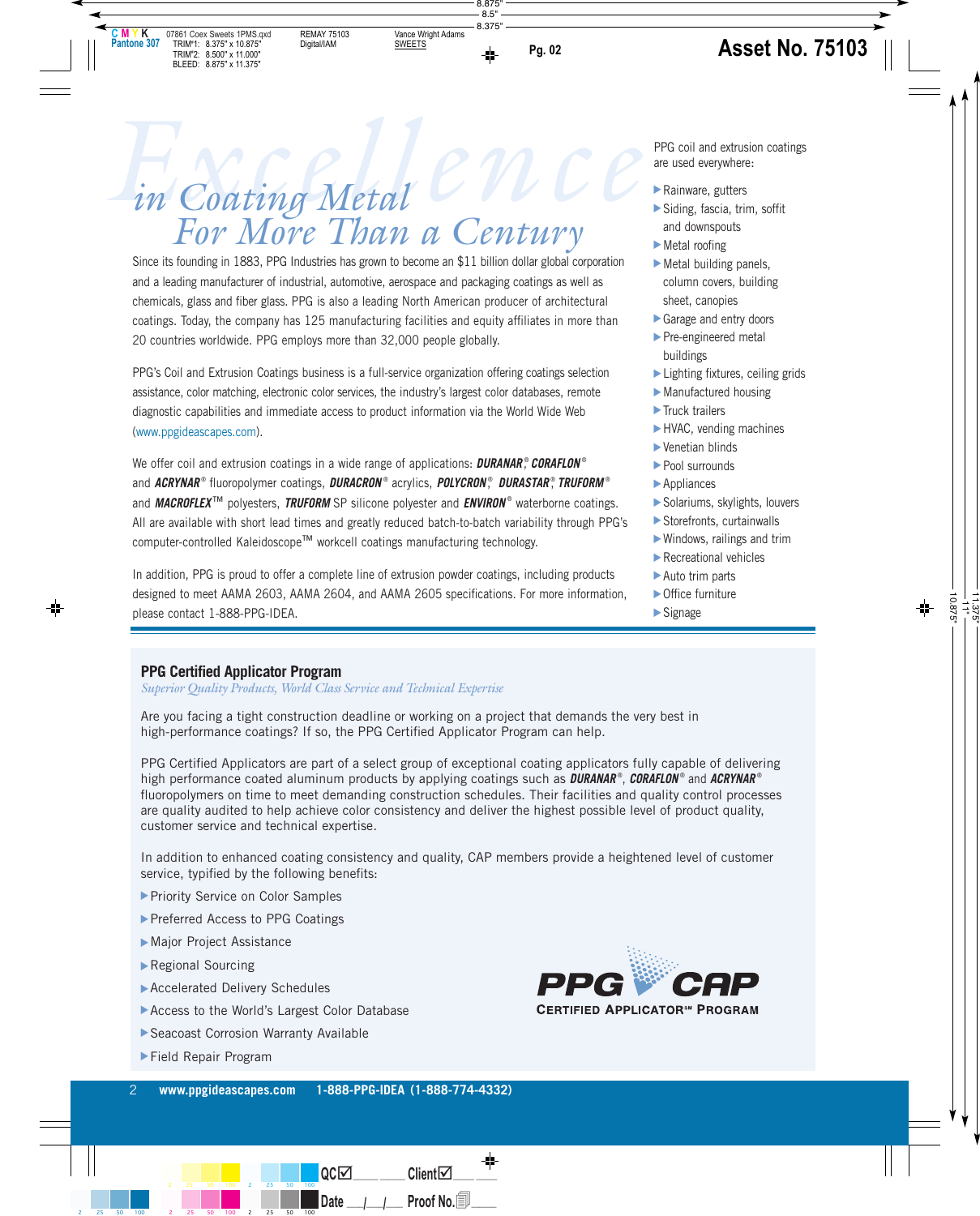# PPG Coil and Extrusion Coatings

#### **05 05 13/PPG BuyLine 6674**

- **DURANAR** Coil and Extrusion Coatings
- **DURANAR Sunstorm**™ Coil and Extrusion Coatings
- **DURANAR** XL Coil and Extrusion Coatings
- **DURANAR** Plus Coil Coatings ▲▲▲▲▲
- **DURANAR** XL Plus Coil Coatings
- **DURANAR** SPF Coil Coatings **ENERGY STAR** ® **Approved!** ▲
- **DURANAR** ADS Field-Applied Coatings

#### **CORAFLON**<sup>®</sup> Fluoropolymer Coatings

- **CORAFLON** Coil and Extrusion Coatings
- **CORAFLON** XL Coil and Extrusion Coatings
- **NEW! CORAFLON** Extrusion Powder Coatings ▲▲▲▲
- **CORAFLON** ADS Field-Applied Coatings

#### **Additional Coil Coatings** Pages 8-9

- *DURACRON* Coil Coatings
- **NEW! DURASTAR** Coil Coatings
- **TRUFORM** Coil Coatings
- **TRUFORM** ZT Coil Coatings ▲▲▲
- **NEW! TRUFORM** HP Coil Coatings
- **NEW! TRUFORM** LF Coil Coatings
- ▶ *NEW! TRUFORM* LF Coil Coa<br>▶ *TRUFORM* SP Coil Coatings

- **ACRYNAR** Extrusion Coatings
- **ENVIROCRON** Extrusion Powder Coatings ▲▲▲▲
- **DURACRON** Extrusion Coatings
- **POLYCRON** Extrusion Coatings
- **MACROFLEX** Extrusion Coatings
- **ENVIRON** Waterborne Coil Coatings
- **ENVIRON** ST Waterborne Coil Coatings









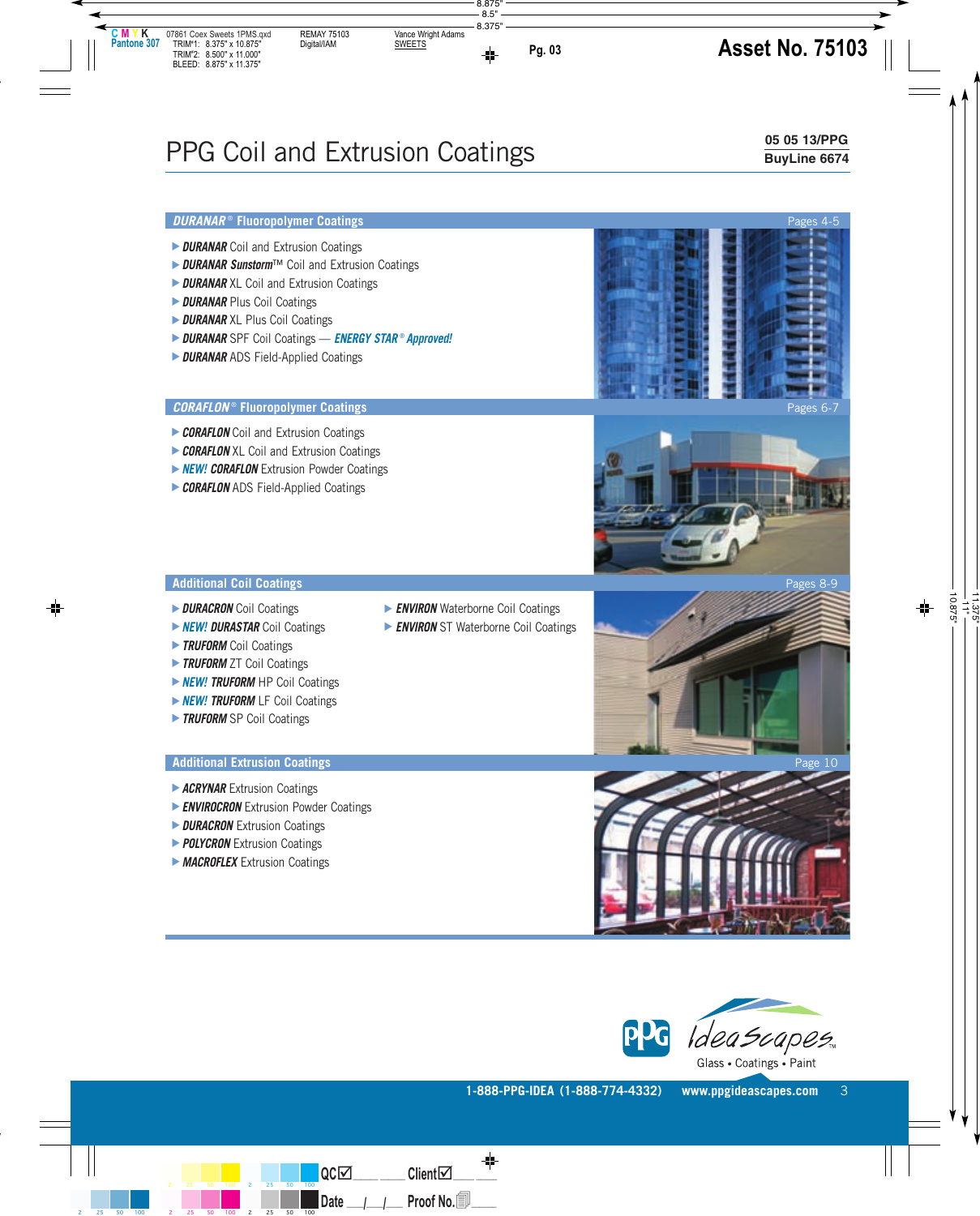*PPG Fluoropolymer Coatings for the Toughest Architectural Applications in Coil and Extrusion Coating*



*Duranar Coatings: Phoenix Air Traffic Control Tower*



*Duranar Coatings: Orange County Convention Center*

**DURANAR** high-performance coil and extrusion coatings have been protecting buildings around the world and making them beautiful for more than 40 years. They combine proprietary resin and pigment technologies, and have been proven in applications under the toughest environmental conditions. 70% of the resin system consists of fluoropolymer resins. **DURANAR** coil and extrusion coatings meet the industry's toughest performance specifications, including AAMA 2605. The coatings are chemically inert and provide resistance against color and gloss fade as well as environmental stress such as acid rain and UV exposure.

#### **DURANAR Coil and Extrusion Coatings**

**DURANAR** fluoropolymer coatings consist of a patented primer and a durable color coat. **DURANAR** coil coatings are used on aluminum and coated steel substrates such as G-90 galvanized, Galfan®, Galvalume ®, and Zincalume ®, while **DURANAR** extrusion coatings are formulated for use on aluminum surfaces when ultimate performance against weathering is required. **DURANAR** LG, a low luster, matte clear coat finish is also available for use on **DURANAR** coil and extrusion coatings where non-glare is required or desired.

The basic **DURANAR** 2-coat system is recommended for use in normal environments when added protection against industrial or seacoast environments (corrosive chemical, salt spray, etc.) is not required. This 2-coat system is very resistant to fading, chipping and peeling when properly applied by an approved applicator. **DURANAR** coil and extrusion coatings resist dirt collection and chemical staining, and can significantly reduce maintenance costs over time.

#### **DURANAR Sunstorm**™ **Coil and Extrusion Coatings**

**DURANAR Sunstorm** coatings are a 2-coat system consisting of a primer and a durable color coat containing mica pearlescent flakes. **DURANAR Sunstorm** coatings provide a metalescent look without the use of aluminum flakes, which require a clear topcoat. This 2-coat system combines value, durability and brilliant appearance. PPG currently offers a variety of colors ranging from white pearlescent to copper, silver and gold.

#### **DURANAR XL Coil and Extrusion Coatings**

**DURANAR** XL coil and extrusion coatings are 3- or 4-coat systems that not only offer excellent abrasion resistance, flexibility, chemical resistance and barrier corrosion resistance, but provide reliable architectural finishes in bright, exotic accent colors and true metallics. The clear topcoat protects the color coat from atmospheric pollutants and enhances its durability. The XL clear topcoat is required over some brightly pigmented **DURANAR** coatings and all colors containing metal flakes in order to protect against UV, humidity and chemical attack. For added protection, the XL clear topcoat may be specified over any **DURANAR** coating to improve the overall performance and ease of maintenance of the finish system. The barrier coat (4-coat system) provides excellent UV protection for the primer.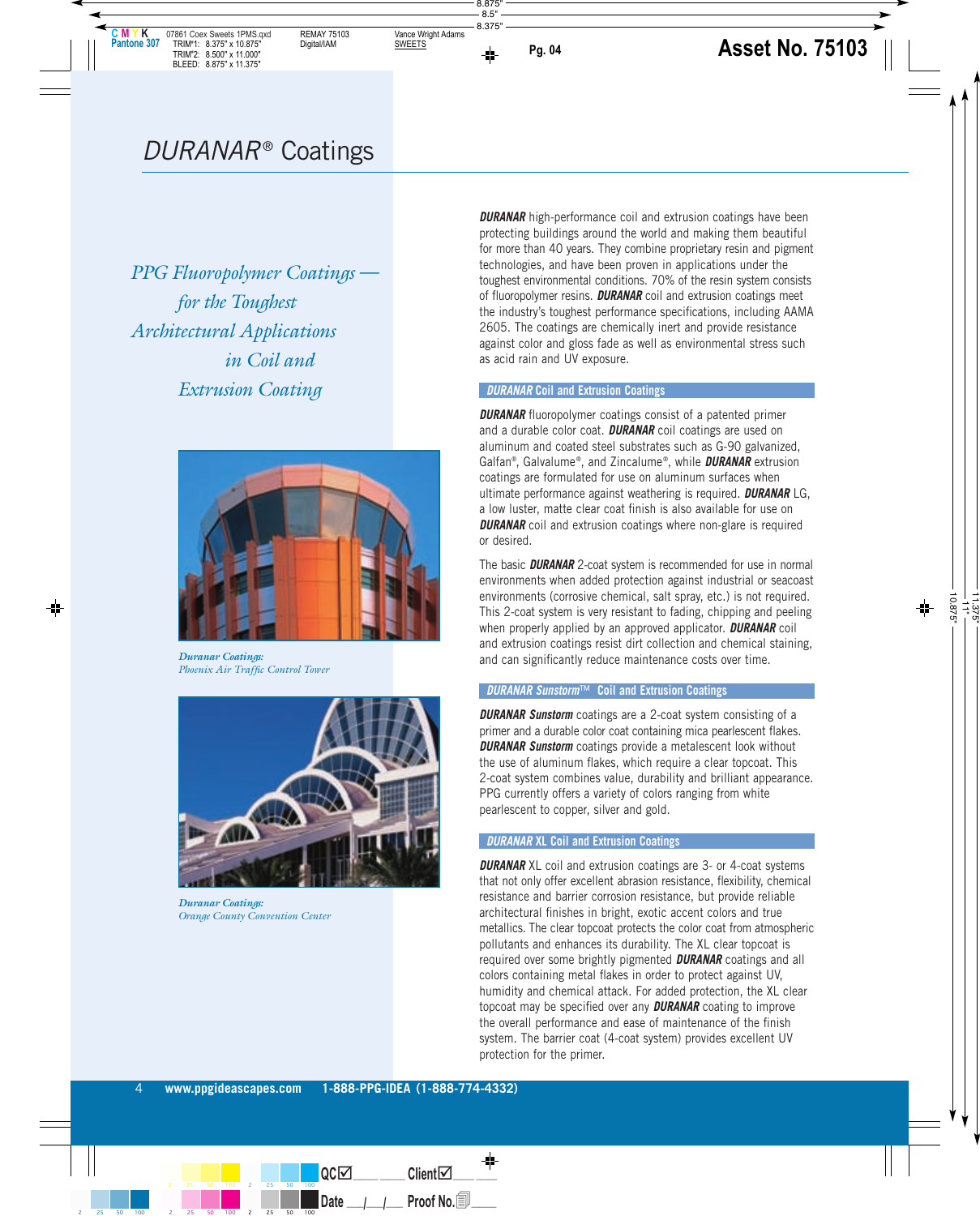#### **DURANAR Plus Coil Coatings**

**DURANAR** Plus coil coatings are 2-coat, thick-film systems designed to provide outstanding aesthetics and durability in a wide range of architectural uses under aggressive environmental conditions. They are ideal for applications requiring greater flexibility as well as abrasion and corrosion resistance. Because the system requires only one pass through a tandem coil coating line, it provides an economical alternative for buildings facing more aggressive environments. **DURANAR** Plus coil coatings require minimal maintenance and minor scratches can be easily repaired in the field.

#### **DURANAR XL Plus Coil Coatings**

**DURANAR** XL Plus coil coatings are 3-coat systems based on a patented PPG urethane primer that imparts exceptional adhesion plus excellent abrasion resistance, maximum flexibility, chemical resistance and barrier corrosion protection. These enhancements make **DURANAR** XL Plus the best choice for applications that must endure highly aggressive industrial and seacoast environments.

#### **DURANAR SPF Coil Coatings**

**DURANAR** SPF IR reflective coatings are multi-coat systems designed to provide outstanding aesthetics, durability and long term IR reflectivity in a wide range of uses. They are designed to comply with the ENERGY STAR<sup>®</sup> solar reflectance limits established for steep-slope or low-slope roofing products. The cooling effects of **DURANAR** SPF coatings will offer potential benefits such as reduced air conditioning costs for commercial and residential construction, less product expansion and contraction, plus improved comfort levels for building occupants. These coatings offer architects and designers more color options for metal roofing since they are available in a palette of medium to dark colors, as well as light colors.

#### **DURANAR ADS Field-Applied Coatings**

**DURANAR** ADS coatings are designed for repairing, restoring and/or repainting metal buildings that have a factory applied **DURANAR** finish. These coatings can be used for spot repairs, or can be used to refinish an entire building. **DURANAR** ADS coatings are based on proven polyvinylidene fluoride (PVDF) resin technology and these coatings are formulated with highly durable pigments and offer superior color retention and chalk resistance. They are not National AIM rule compliant.



*Duranar Coatings: CenturyTel Center*



*Duranar Coatings: Prescott Gateway Mall*



*Duranar Coatings: Dallas Executive Airport*

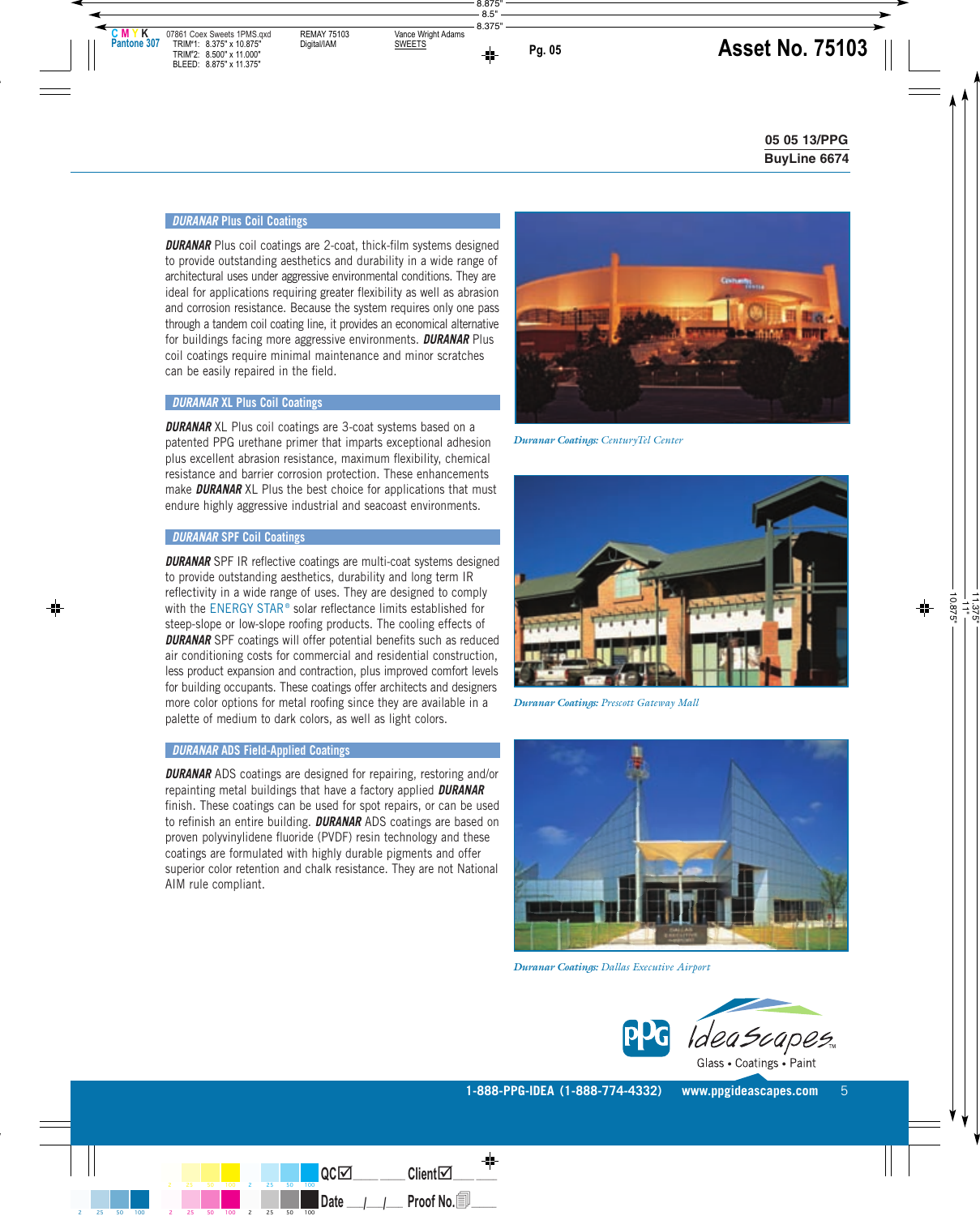# CORAFLON® Coatings



# *Expand Your Architectural Options with Color and Gloss*

*Coraflon Coatings: 7-Eleven*



*Coraflon Coatings: Honda Dealership Photo compliments of Mitsubishi Chemical America, Inc.*

**CORAFLON** second-generation fluoropolymer coatings from PPG meet the weatherability and chemical resistance standards established by PVDF (polyvinylidene fluoride) finishes more than 25 years ago. They deliver design and performance advantages including a rich palette of vibrant colors, a full gloss range from 20% to 80%, excellent adhesion and excellent field recoatability with the ambient cure characteristics of acrylics.

Unlike older-technology fluoropolymers, **CORAFLON** coatings are thermosetting and cure chemically into a clear, 100% inert fluoropolymer compound. They exhibit the high level of solvent solubility necessary to attain bright, vibrant colors and a wide range of gloss levels. **CORAFLON** coatings are available in a wide array of colors, plus metallics, blacks and whites. Comprised of 100% high-quality fluoropolymer resin, **CORAFLON** coatings offer exceptional color retention and hiding ability, plus a broad range of gloss levels, from high gloss to satin sheens.

**CORAFLON** coatings meet AAMA high-performance specifications.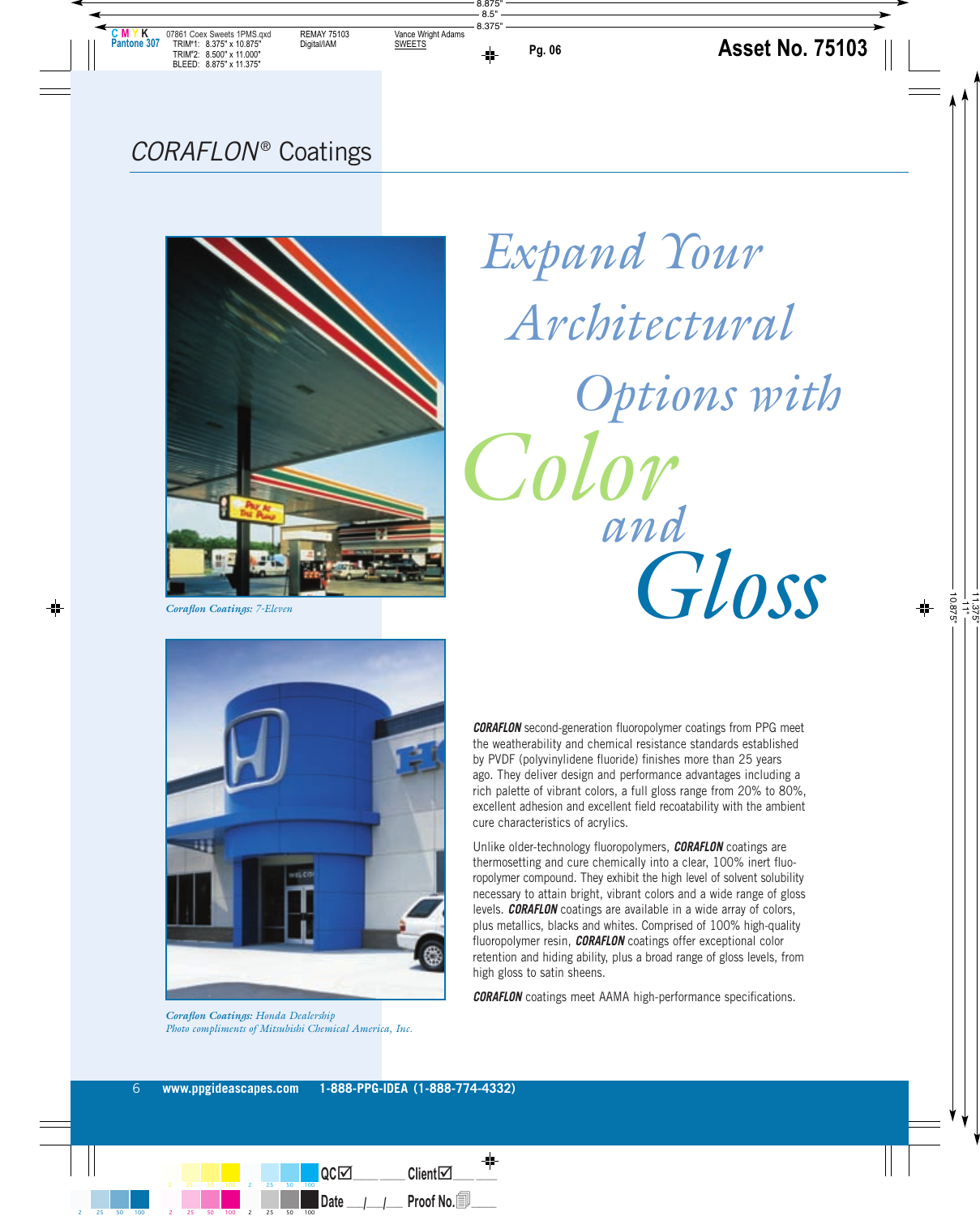#### **CORAFLON Coil and Extrusion Coatings**

**CORAFLON** coil and extrusion coatings are 2-coat systems that offer a brilliant, low-maintenance finish that is highly resistant to marring and abrasion, withstands airborne pollution without staining or discoloring and maintains its excellent appearance over time. **CORAFLON** coil coatings' exceptional versatility makes them an excellent choice for applications such as gas station buildings, pylons, canopies, building panels, roofs, doors, decks, signs, billboards, poles, truck trailers, exterior light fixtures, fences and many others. **CORAFLON** extrusion coatings are an excellent choice for use in applications such as doors, windows, or sash extrusion, handrails, poles, exterior light fixtures, fences and many others.

#### **CORAFLON XL Coil and Extrusion Coatings**

**CORAFLON** XL coil and extrusion coatings are 3- or 4-coat systems that are available in bright, exotic accent colors and true metallics not possible with other formulations. The clear topcoat protects the color coat from atmospheric pollutants and enhances its durability. **CORAFLON** XL clear extrusion coating is an essential component of the 3-coat system, which consists of a primer, a durable color coat and the XL clear topcoat. The XL clear topcoat is also required over some brightly pigmented **CORAFLON** coatings and all colors containing metal flakes in order to protect against UV, humidity and chemical attack. For added protection, the XL clear topcoat may be specified over any **CORAFLON** coating to improve the overall performance and ease of maintenance of the finish system. The barrier coat (4-coat system) provides excellent UV protection for the primer.

#### **NEW! CORAFLON Extrusion Powder Coatings**

PPG is proud to introduce **CORAFLON** extrusion powder coatings to the architectural coatings market. **CORAFLON** powder coatings are fluoropolymer coatings used for a multiple array of end uses such as extrusions, store fronts, fencing, doors, window frames, railings and light poles. The **CORAFLON** powder coatings technology offers unsurpassed color retention and chalk resistance. It can even be backed by PPG warranties. To learn more about **CORAFLON** and **ENVIROCRON**<sup>®</sup> powder coatings, please visit www.ppgideascapes.com.

#### **CORAFLON ADS Field-Applied Coatings**

**CORAFLON** ADS coatings are a breakthrough field applied coating optimal for restoration of weathered architectural metals. **CORAFLON** ADS technology offers unsurpassed color retention and chalk resistance. Use **CORAFLON** ADS Coatings on building panels, architectural accents, curtain wall, roofs, aluminum windows, doors, handrails, stairs and other structurally sound surfaces. **CORAFLON** ADS features low VOC (volatile organic compounds) so it can be applied in most regions.



*Coraflon Coatings: Yahoo Headquarters*



*Coraflon Coatings: Delphi Corporation*



*Coraflon ADS Coatings: Robert C. Zamora Middle School Photo compliments of EMCO.*

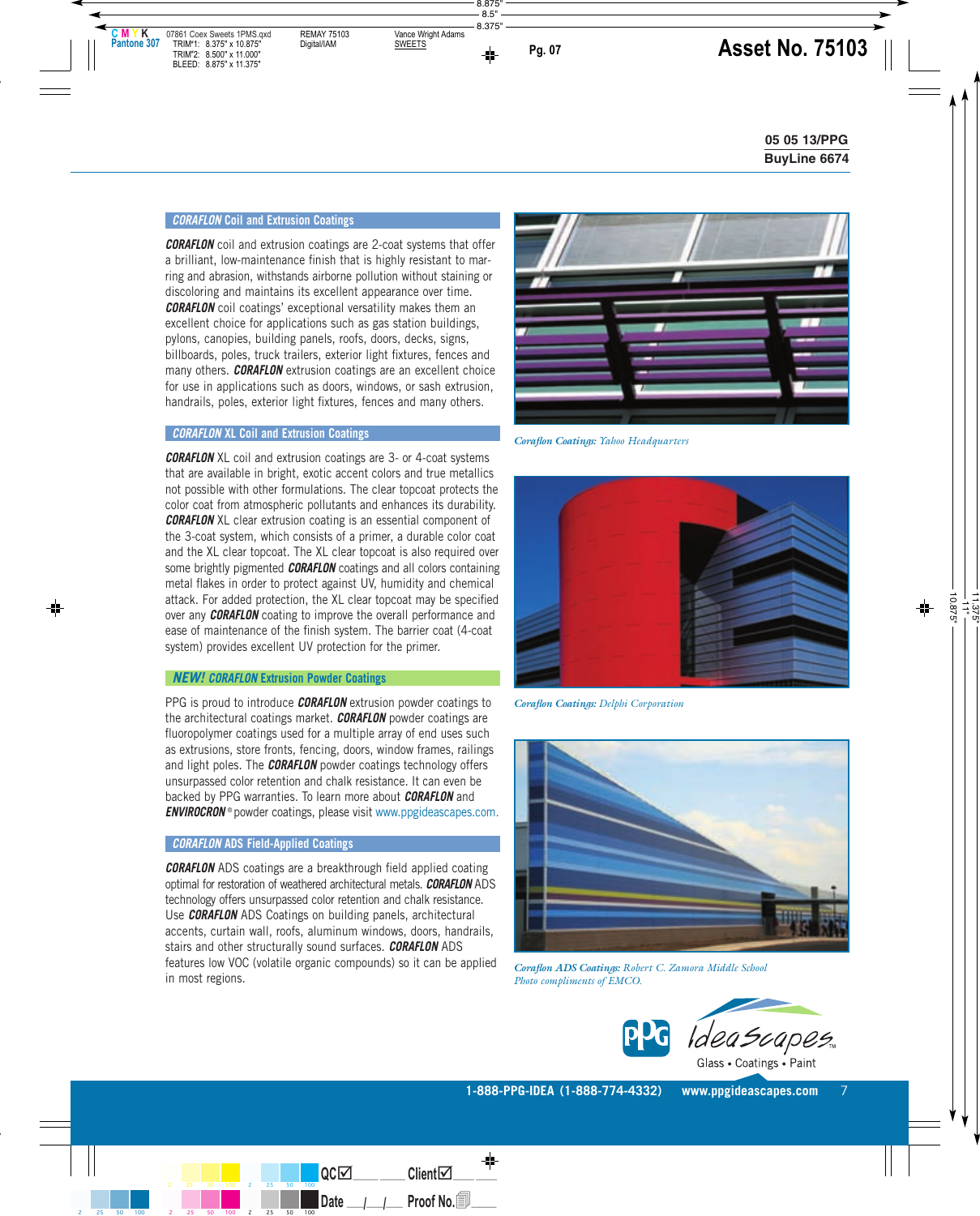

*Truform Coatings: Raynor Garage Doors*



*Truform ZT Coatings: Columbus Childrens Hospital Research Institute Bldg. II*



*Truform ZT Coatings: Raynor Garage Doors*

#### **DURACRON Coil Coatings**

**DURACRON** coil coatings are acrylic-based 1-coat systems. Their technology, proven over the past 30 years, provides long-term durability plus exceptional smoothness, depth of image and a surface that can be easily cleaned. **DURACRON** coatings combine good hardness with excellent resistance to chemical attack, dirt and staining, and can be used on aluminum and steel substrates. Typical applications include truck trailer sheet, mobile home and RV stock, awnings, canopies and metal building products.

#### **NEW! DURASTAR Coil Coatings**

**DURASTAR** polyester coil coatings have been developed to meet the excellent exterior durability requirements of agricultural, industrial and pre-engineered buildings. They are designed for 1- or 2-coat application on aluminum substrates and 2-coat application on steel substrates. With improved flexibility over siliconized polyester, these coatings are perfect for roll-forming multiple building panel profiles. Other key attributes over siliconized polyester include equal or greater durability, eliminates need for warm forming, no silicone oven fouling, recoatability, improved scratch and mar resistance and no gloss restrictions.

#### **TRUFORM Coil Coatings**

**TRUFORM** polyester coil coatings combine economy, toughness, hardness, flexibility and exterior durability for a wide range of interior and exterior end uses. They are designed for 1- or 2-coat application on steel or aluminum substrates. **TRUFORM** coatings offer excellent surface hardness, flexibility and resistance to metal marking, marring and staining. They are available in a wide range of colors and glosses, and offer high line-speed capability while maintaining excellent flow and appearance. Special formulations include:

#### **TRUFORM ZT Coil Coatings**

**TRUFORM** ZT Coatings — specially formulated for use in applications that require exceptional flexibility to accommodate severe forming, bending and embossing operations. Their excellent resistance to abrasion, metal marking, staining, and press-mottling make them a good choice for a wide range of interior and exterior applications including window screen frames, window trim stock, louvers, muntin bars, T-bar stock, acoustical products, curtain rods, and air vents. They are also compatible with a wide variety of insulating foams and laminating adhesives used in the building products industry.

#### **NEW! TRUFORM HP Coil Coatings**

**TRUFORM** HP high performance polyester coil coatings have been developed to meet the durability requirements of the garage door, entry door and truck trailer markets. They are designed for 1- or 2-coat application on aluminum substrates and 2-coat application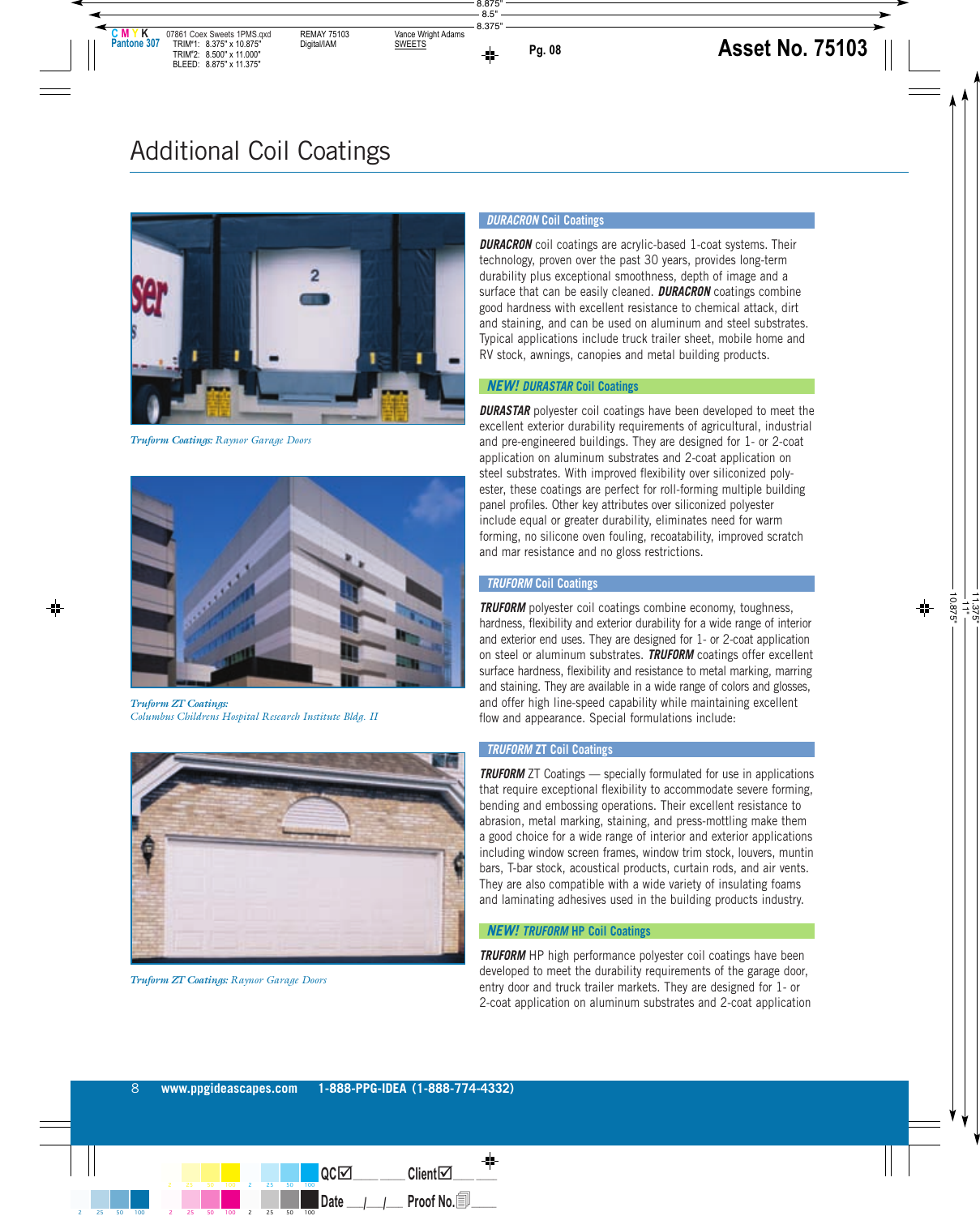on steel substrates. **TRUFORM** HP coatings have the added advantage of better recoatability compared to siliconized polyesters and can be applied at high line speeds for maximum production efficiency. Uses include garage doors, entry doors, truck trailers and other outdoor applications where durability is important, such as agricultural, light commercial and pre-engineered buildings.

#### **NEW! TRUFORM LF Coil Coatings**

**TRUFORM** LF Coatings — specifically formulated for use in applications that require ultra high reflectance properties. They are exceptionally clean, sharp white, cost effective products that offer excellent formability and stamping characteristics. These coatings can be run at high line speeds and achieve 87+ reflectance at 1 mil coverage making them an ideal choice for interior lighting fixture applications and ceiling grid systems.



*Truform SP Coatings: Arkansas Public Safety*

#### **TRUFORM SP Coil Coatings**

**TRUFORM** SP silicone polyester coil coatings are formulated to provide the exterior durability necessary for agricultural, industrial and pre-engineered building applications. They offer an excellent balance of hardness and flexibility for bending and forming operations. These 2-coat systems may be applied to aluminum or steel substrates and provide excellent resistance to UV radiation, weather and humidity. **TRUFORM** SP coatings can be easily cleaned with mild solutions of conventional detergents, making them a good choice for buildings which must maintain excellent long-term aesthetics.

#### **ENVIRON Waterborne Coil Coatings**

**ENVIRON** coatings are waterborne coil coating systems designed for a wide range of building component applications. They are 2-coat, 1 mil total thickness coatings composed of a low bake waterborne primer and waterborne topcoats. **ENVIRON** coatings are designed for use on aluminum substrates. They offer significant advantages to end users and coil coaters due to their excellent adhesion and resistance to water staining and softening. Additionally, the proprietary chemistry used in **ENVIRON** coatings offer an environmentally friendly combination of highly durable resin and pigment technology in a waterborne coating.

#### **ENVIRON ST Waterborne Coil Coatings**

**ENVIRON** ST coatings are designed exclusively for use on steel substrates including hot dip galvanized, Galfan®, Galvalume® and Zincalume®. They offer significant advantages to end users and coil coaters due to their excellent adhesion and resistance to water staining and softening. Additionally, the proprietary chemistry used in **ENVIRON** ST coatings offer an environmentally friendly combination of highly durable resin and pigment technology in a waterborne coating.



*Environ Coatings: Photo compliments of Alcoa Building Products, Inc.*



*Environ ST Coatings (Roofing), Truform ZT Coatings (Siding): ASC Profiles, Inc.*



**1-888-PPG-IDEA (1-888-774-4332) www.ppgideascapes.com** 9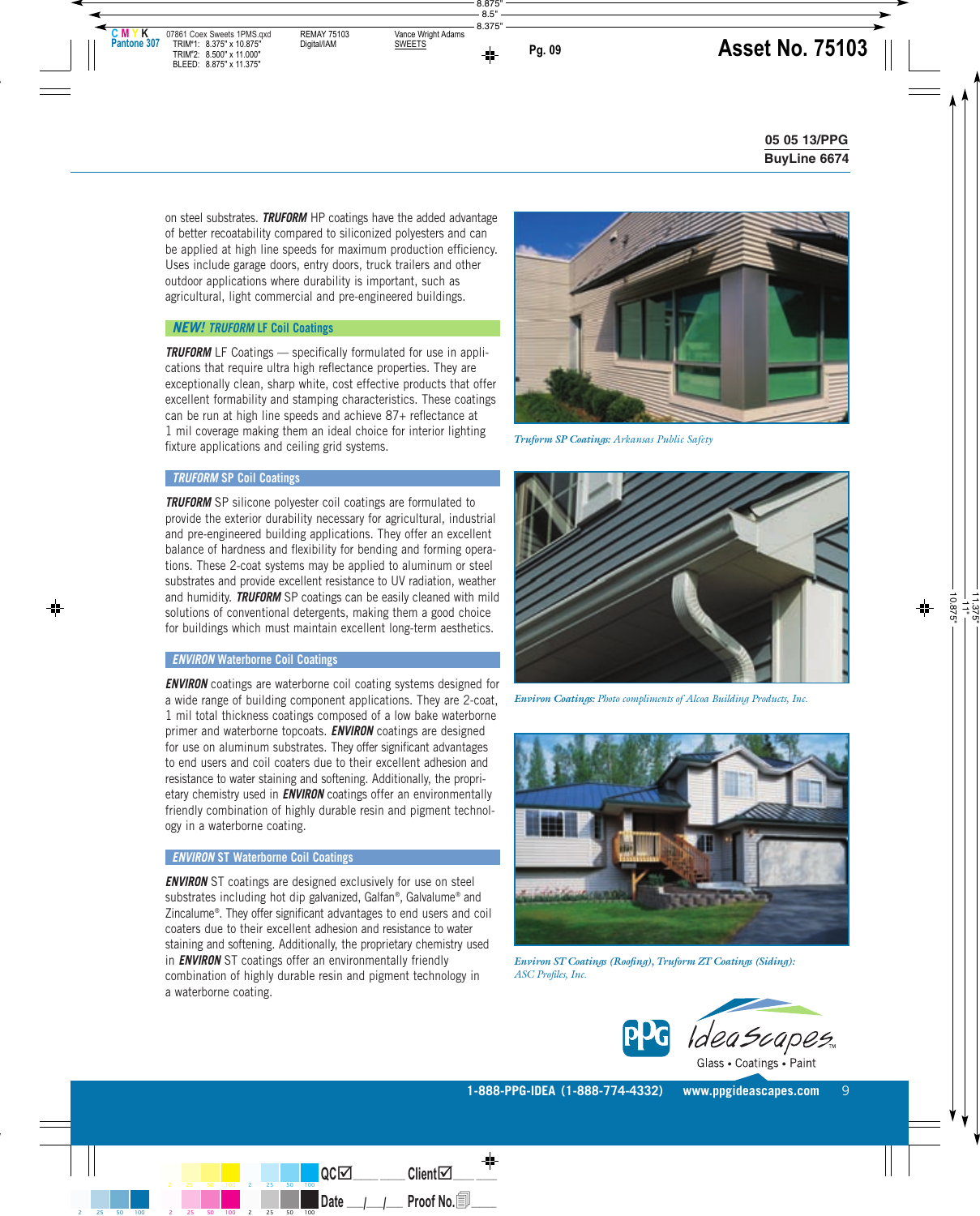

*Acrynar Coatings: Pullman Commons* 



*Duracron Extrusion Coatings: Black Fence Photo compliments of Delair Group, LLC.*



*Polycron Coatings: Residential Sunroom Photo compliments of Patio Enclosures, Inc.*

#### **ACRYNAR Extrusion Coatings**

**ACRYNAR** durable fluoropolymer spray coatings represent a new level of performance for architectural applications. This 2-coat system has proven, painter-friendly application properties, and their proprietary resin technology and formulation produce hard, smooth finishes. **ACRYNAR** coatings' combination of long term durability, exceptional mar resistance and excellent weatherability make them an ideal choice in high traffic areas such as store fronts, schools, hospitals and high-rise condominiums. (**ACRYNAR** coatings meet AAMA 2604 and are not a replacement for **DURANAR** fluoropolymer coatings, which meet the requirements of AAMA 2605 specifications.)

#### **ENVIROCRON Extrusion Powder Coatings**

**ENVIROCRON** extrusion powder coatings are engineered to provide excellent exterior color and gloss retention for architectural components, window & door frames, fencing, electrical transformers, and control cabinets. With essentially no VOC's, these coatings provide an environmentally friendly approach and provide excellent chemical, corrosion, and humidity resistance. **ENVIROCRON** Ultra Durable powder coatings meet AAMA 2604 specifications and are used in commercial applications. **ENVIROCRON** Durable powder coatings meet AAMA 2603 specifications and are used in residential applications.

#### **DURACRON Extrusion Coatings**

**DURACRON** coatings are acrylic-based 1-coat systems. **DURACRON** extrusion coatings were the first aluminum extrusion coatings offered by PPG and have more than 35 years of field-proven performance. They meet AAMA 2603 specifications and offer good film integrity, color control and mar resistance. They are recommended for residential or interior applications such as window and door frames, railings and trim. **DURACRON** extrusion coatings can be custom formulated to match most **DURANAR** and **ACRYNAR** FX colors. **DURACRON** coatings are not recommended for use on monumental buildings or high-rise curtainwalls.

#### **POLYCRON Extrusion Coatings**

**POLYCRON** polyester-based coatings are 1-coat systems which are recommended for residential or interior architectural applications such as window and door frames, railings and trim. Their high-solids polyester resin technology helps them meet increasingly restrictive environmental regulations, and they also meet AAMA 2603 performance specifications, offering good film integrity, color control and mar resistance. **POLYCRON** coatings can be applied over inhibitive primers to enhance corrosion resistance. They can also be formulated to match and complement most **DURANAR** and **ACRYNAR** coatings colors. **POLYCRON** coatings are not recommended for exterior use on monumental buildings or high-rise curtainwalls.

#### **MACROFLEX Extrusion Coatings**

**MACROFLEX** coatings are flexible polyester extrusion coatings formulated specially for the recreational vehicle market. They exhibit good mar and burnish resistance, and provide excellent flexibility.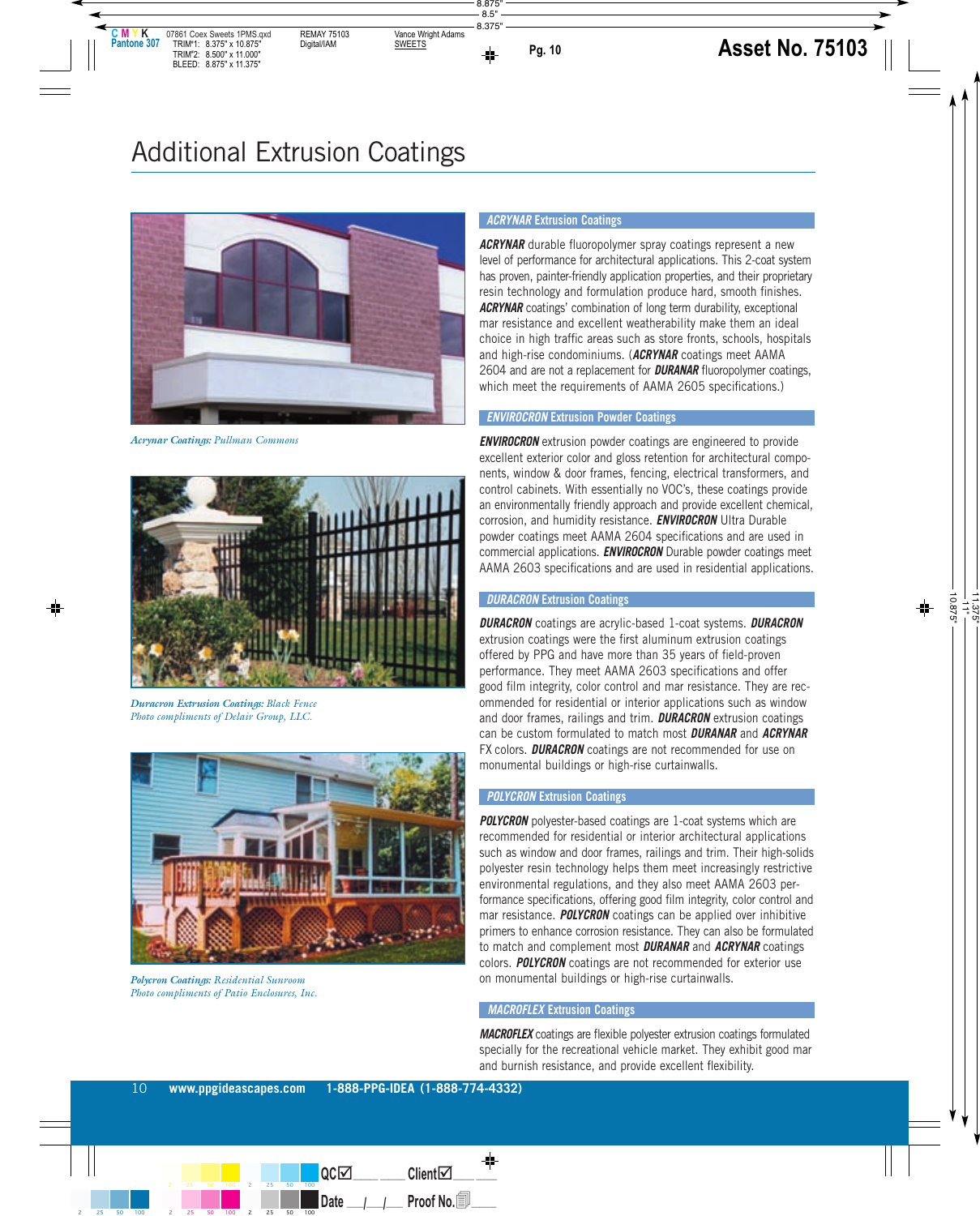#### **Extrusion Coatings:**

#### **Duranar Coatings** AAMA 2605 2-coat (primer, color) **Monochromatic** Normal environments

#### **Duranar Sunstorm Coatings**

AAMA 2605 2-coat (primer, color) Mica pearlescent flake pigments Normal environments

**Duranar XL Coatings** AAMA 2605 3-coat (primer, color, clear) or 4-coat (primer, barrier, color, clear) Aluminum flake pigments, some bright pigments Aggressive environments

#### **Coraflon Coatings**

AAMA 2605 2-coat (primer, color) Monochromatics, and mica pearlescent flake pigments Normal environments

**Coraflon XL Coatings** AAMA 2605 3-coat (primer, color, clear) Aluminum flake pigments and bright pigments Aggressive environments

#### **Coraflon Powder Coatings**

AAMA 2605 1-coat system Monochromatic and mica pearlescent flake pigments Extreme hardness, UV and weathering resistance Normal and aggressive environments

#### **Acrynar Coatings**

AAMA 2604 2-coat (primer, color) Monochromatic and mica pearlescent flake pigments High traffic areas

#### **Envirocron Ultra Durable Powder Coatings** AAMA 2604

1-coat system Monochromatic and mica pearlescent flake pigments UV resistance and weathering resistance High traffic areas

#### **Envirocron Durable Powder**

**Coatings** AAMA 2603 1-coat system Monochromatic and mica pearlescent flake pigments Hardness and chemical resistance Residential areas

#### **Duracron and Polycron Coatings**

AAMA 2603 1-coat (color) Monochromatic and aluminum flake or mica pearlescent flake pigments Interior/residential applications

#### **Macroflex Coatings**

1-coat (color) Excellent flexibility Mar and burnish resistance RV, truck and bus applications

#### **Coil Coatings:**

#### **Duranar Coatings**

AAMA 620 (aluminum) AAMA 621 (steel) 2-coat (primer, color) Aluminum, coated steel Standard pigmentation Normal environments

#### **Duranar Sunstorm Coatings**

AAMA 620 (aluminum) AAMA 621 (steel) 2-coat (primer, color) Aluminum, coated steel Mica pearlescent flake pigments Normal environments

#### **Duranar Plus Coatings**

AAMA 620 (aluminum) AAMA 621 (steel) 2-coat thick film (primer, color) Aluminum, coated steel Aggressive environments Flexibility Abrasion and corrosion resistance

#### **Cover Photo Credits**

**Marina Condominiums** Madison, WI **Products: Duranar** Bright Silver Metallic

- **Cover Inset Photo Credits** (top to bottom)
- 1. **Grand Rapids Press** Grand Rapids, Michigan **Product: Duranar** Classic Green
- 2. **Livermore City Hall** Livermore, California **Product: Duranar** Copper Metallic
- 3. **Atkinson Toyota** Bryan, TX **Product: Coraflon** Toyota Silver and Toyota Red
- 4. **Radioshack Riverfront Campus** Fort Worth, Texas **Product: Duracron** Silver Gray (interior)

#### **Duranar XL Plus Coatings**

AAMA 620 (aluminum) AAMA 621 (steel) 3-coat (primer, color, clear) Aluminum, coated steel Severe environments Patented urethane primer Ultimate flexibility, corrosion, abrasion and chemical resistance

#### **Duranar XL Coatings**

AAMA 620 (aluminum) AAMA 621 (steel) 3-coat (primer, color, clear) or 4-coat (primer, barrier, color, clear) Aluminum, coated steel Normal and aggressive environments Bright, exotic, metallic colors

#### **Duranar SPF Coatings**

AAMA 620 (aluminum) AAMA 621 (steel) 2-coat (primer, color) or 3-coat (primer, color, clear) Aluminum, coated steel Infrared reflecting ceramic pigments Normal environments

#### **Coraflon Coatings**

AAMA 620 (aluminum) AAMA 621 (steel) 2-coat (primer, color) Aluminum, coated steel Normal environments

#### **Coraflon XL Coatings**

AAMA 620 (aluminum) AAMA 621 (steel) 3-coat (primer, color, clear) Aluminum, coated steel Aggressive environments

#### **Duracron Coatings**

AAMA 2603 weathering 1-coat (color) Aluminum, coated steel Monochromatic and aluminum flake or mica pearlescent flake pigments Hardness and stain resistance

#### **Durastar Coatings**

1-coat (color) or 2-coat (primer, color) Aluminum, coated steel Exceptional durability Excellent flexibility

#### **Truform Coatings**

1-coat (color) or 2-coat (primer, color) Aluminum, coated steel Hardness, flexibility and exterior durability

#### **Truform ZT Coatings**

1-coat (color) or 2-coat (primer, color) Aluminum, coated steel Exceptional flexibility

#### **Truform HP Coatings**

1-coat (color) or  $\zeta$ -coat (primer, color) Aluminum, coated steel Garage door, entry door, truck trailer

#### **Truform LF Coatings**

1-coat (color) 85 reflectance or lower 2-coat (applied split coat) above 85 reflectance Coated steel Interior applications, lighting fixtures, ceiling grids

#### **Truform SP Coatings**

2-coat (primer, topcoat) Aluminum, coated steel Exceptional durability Building products and roofing

#### **Environ Coatings**

2-coat (waterborne primer, waterborne topcoat) Aluminum Monochromatic Residential aluminum building products

#### **Environ ST Coatings**

2-coat (solvent-borne primer, waterborne topcoat) Coated steel Monochromatic Roofing and building panels

**Page 3 Photo Credits** (top to bottom) 1. **Las Olas Riverhouse**

Fort Lauderdale, FL **Products: Duranar** Colonial Blue

2. **Atkinson Toyota** Bryan, TX **Product: Coraflon** Toyota Silver and Toyota Red



3. **Arkansas Public Safety**

**Products: Duracron/Polycron III** Coatings Photo compliments of Patio Enclosures, Inc.



Glass • Coatings • Paint